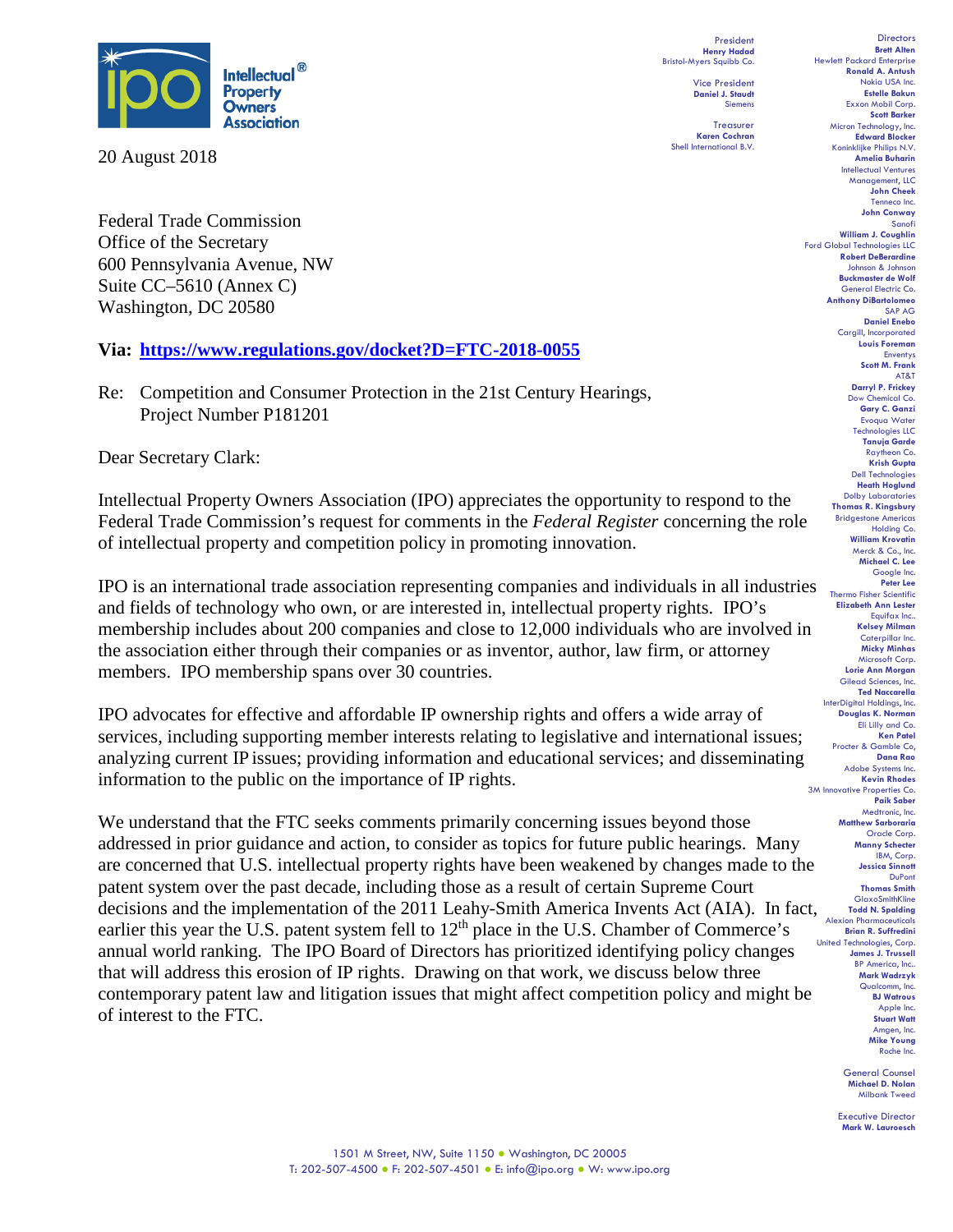# **I. The Scope of Patent Subject Matter Eligibility Under 35 U.S.C. § 101**

In a series of decisions culminating in *Alice Corp. Pty. Ltd. v. CLS Bank Int'l*,<sup>[1](#page-1-0)</sup> the U.S. Supreme Court significantly expanded judicially-created exceptions to patent-eligible subject matter and created a new test for eligibility. This new test is doctrinally unsound in that it conflates patent eligibility with the statutory "conditions of patentability" for judging novelty, nonobviousness, and the sufficiency of disclosure in the specification and claims and reintroduces an "inventive concept" requirement similar to an "inventiveness" standard that was rejected by Congress in 1952.

This development of the law has created uncertainty that undermines the rights of both patentees and the public and makes determining when and how to apply the exceptions difficult for courts and the U.S. Patent and Trademark Office. This is discouraging investment in future innovation in areas ranging from the life sciences to software. Some further argue that the ambiguity of the Supreme Court's test and defendants' ability to easily obtain invalidity determinations by summary judgment or dismissal under Federal Rule of Civil Procedure 12(b)(6) encourages more "efficient infringement," where companies disregard existing patent rights and litigate when sued to avoid the expense of licensing others' innovations. Still others say the Supreme Court has improved innovation by making it easier to discard patents that should not have been granted.

U.S. Patent and Trademark Office Director Andrei Iancu has identified this as one of the most important issues in patent law, and one of the most frequently raised issues by patent examiners. He has noted that the significant amount of confusion the Supreme Court's section 101 jurisprudence has created takes the USPTO's time and attention away from other important topics. The USPTO has begun to engage in this area, and Director Iancu has noted that the USPTO plans to issue guidance to provide clarity, but he has stated that there is only so much the USPTO can do given that it must operate within the *Alice* framework.

IPO is extremely concerned about the impact the current state of the law will have on U.S. innovation and competitiveness in the global economy. The system must work to incentivize innovation in this area, and confidence in the U.S. patent system must be restored. As Director Iancu noted in remarks earlier this year, "when patent owners and the public have confidence in the patent grant, inventors are encouraged to invent, investments are made, companies grow, jobs are created, and science and technology advance."

To that end, the IPO Board of Directors adopted a legislative proposal, authored in collaboration with the American Intellectual Property Law Association, that would more clearly define the scope of eligible subject matter, excluding from the eligibility analysis matters already addressed elsewhere in the patent statute, and return the scope of eligibility to that originally envisioned by Congress. The proposal would amend 35 U.S.C. § 101 as follows:

# **Eligible Subject Matter**

a) Whoever invents or discovers, and claims as an invention, any useful process, machine, manufacture, composition of matter, or any useful improvement thereof,

<span id="page-1-0"></span> $1\,$  573 U.S.  $\ldots$ , 134 S. Ct. 2347 (2014).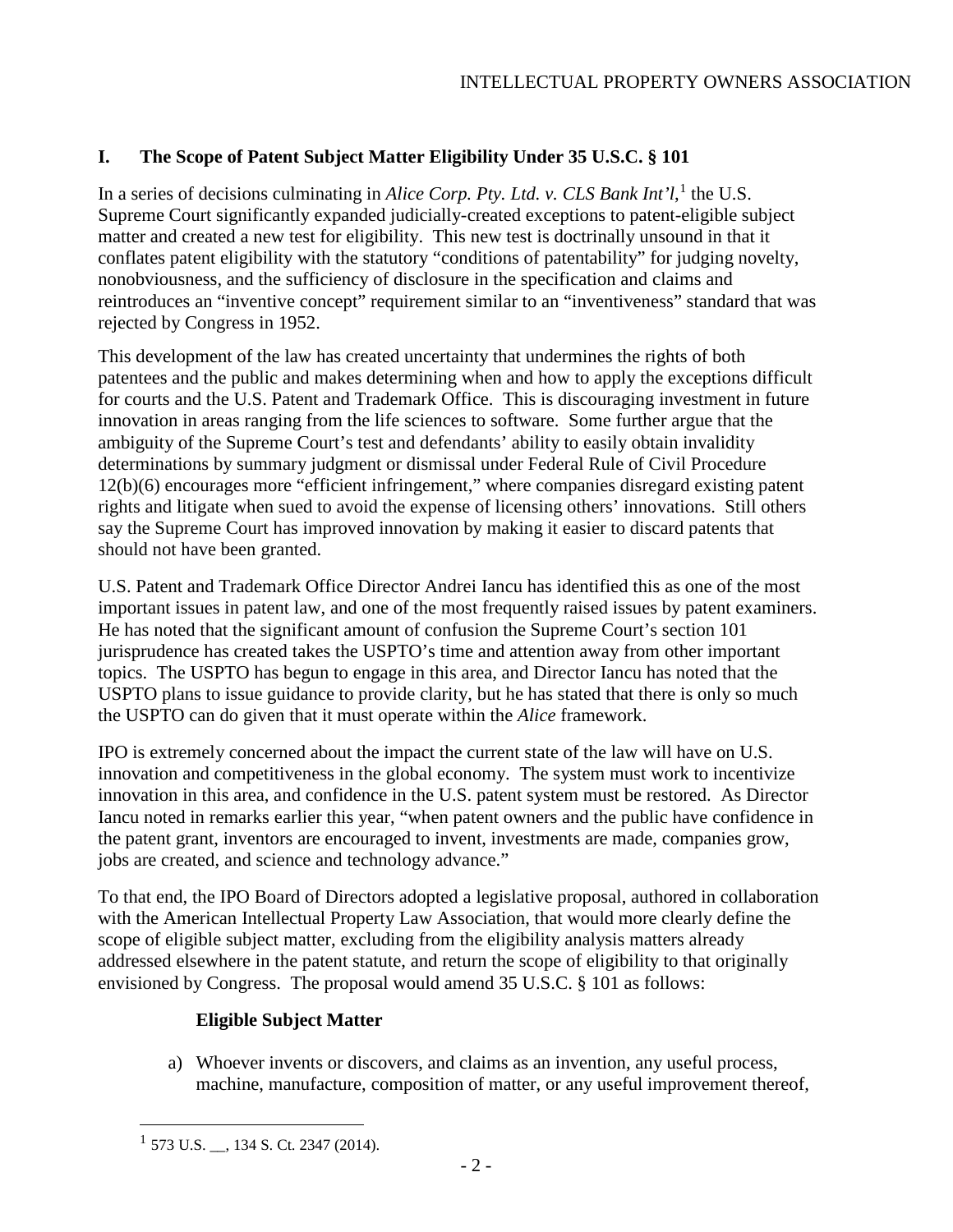shall be entitled to a patent therefor, subject only to the conditions and requirements set forth in this title.

### **Sole Exceptions to Subject Matter Eligibility**

b) A claimed invention is ineligible under subsection (a) if and only if the claimed invention as a whole (i) exists in nature independently of and prior to any human activity or (ii) is performed solely in the human mind.

# **Sole Eligibility Standard**

- c) The eligibility of a claimed invention under subsections (a) and (b) shall be determined without regard to:
	- (i) the requirements or conditions of sections 102, 103, and 112 of this title;
	- (ii) the manner in which the claimed invention was made or discovered; or
	- (iii) whether the claimed invention includes an inventive concept.

The current legislative proposal is an update of a proposal originally published in 2017. When IPO's initial proposal was made public, IPO published a comprehensive report discussing the history of patent subject matter eligibility and the problems with the Supreme Court's *Alice* test. That report is attached to this submission for additional information.

# **II. USPTO Post-Grant Review Proceedings Created by the AIA**

The enactment of the AIA made a number of significant changes to U.S. patent law. Perhaps the most significant was the creation of three new post-grant review proceedings that were intended to be accessible, efficient, speedy, and meaningful alternatives to litigation to test patent validity in a proceeding in the USPTO. The Inter Partes Review (IPR) and the Transitional Program for Covered Business Method Patents (CBM) proceedings have become extremely popular. The Post Grant Review (PGR) system has been used somewhat less frequently, which was to be expected given that the program is available only for challenging patents issued under the AIA and its more exacting estoppel provision.

Despite the popularity of the proceedings, they have been the subject of great discussion in the six years since the first petitions were filed. Some patent owners have concerns that the proceedings create opportunities for abuse against patent owners as a result of procedural imbalances built into the proceedings that fundamentally disadvantage patent owners as compared to litigation in the federal courts. Other companies argue that the proceedings provide a necessary check on the quality of patents issued by the USPTO, and benefit the system by invalidating patents that should not have been granted, without expending judicial resources.

USPTO Director Iancu has become actively engaged in assessing the effectiveness and fairness of these proceedings. In May, the USPTO issued a proposed rulemaking that would replace the current claim construction standard used by the USPTO's Patent Trial and Appeal Board (PTAB) in IPR, PGR, and CBM proceedings with the standard used in civil proceedings before federal courts. IPO has long supported this change. As IPO noted in comments to the USPTO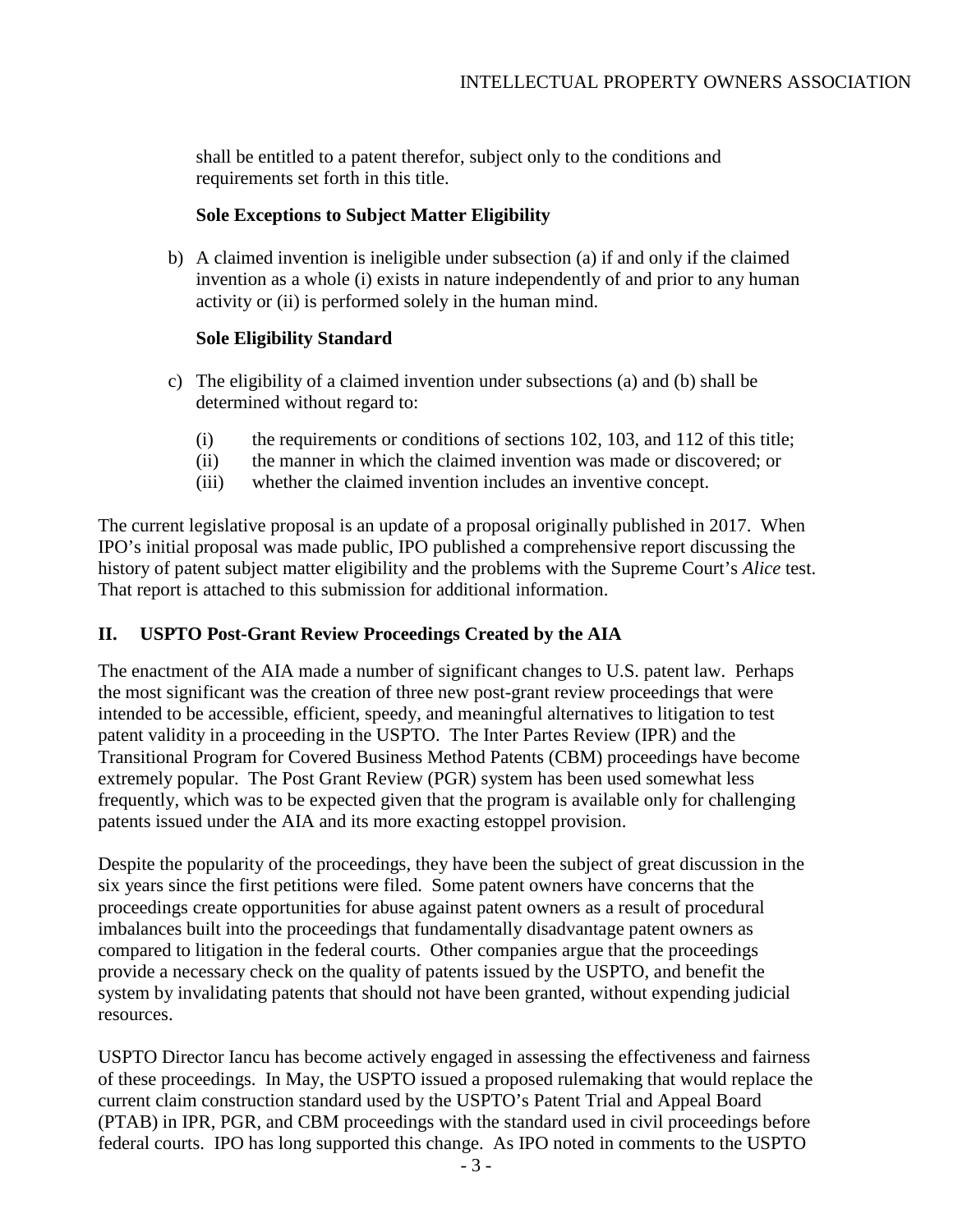on the proposal, "[e]mploying the same standard in IPR, PGR, and CBM proceedings and federal court proceedings reduces the possibility of inconsistent claim construction determinations by the PTAB and federal courts, increases the predictability of patent validity disputes, and promotes confidence in the patent system."

Another concern IPO has expressed with regard to post grant proceedings is that the patent owner's ability to amend claims has been largely illusory. This might be changing, albeit slowly, following the Federal Circuit's December 2017 opinion in *Aqua Prods., Inc. v. Matal* that the USPTO may not place on the patent owner the burden of persuasion regarding the patentability of proposed substitute claims in a motion to amend. The USPTO issued updated guidance on motions to amend immediately following the opinion and might propose further changes to streamline the process for patent owners and make the opportunity to amend more meaningful.

Another major development came in April 2018, when the U.S. Supreme Court issued its opinion in *SAS Inst., Inc. v. Iancu*, holding that the USPTO is required to decide the patentability of every claim challenged in a petition for IPR. The Supreme Court found that the plain meaning of 35 U.S.C. § 318(a), which says that the USPTO "*shall issue* a final written decision with respect to the patentability of *any patent claim challenged by the petitioner*," supplies the "ready answer" that "the agency cannot curate the claims at issue but must decide them all." The Court rejected the USPTO's argument that the Director "retains discretion to decide which claims make it into an inter partes review and which don't," stating that "nothing in the statute says anything like that" and that "if Congress wanted to adopt the Director's approach it knew exactly how to do so." The holding was consistent with the argument in IPO's amicus brief amicus brief that "[t]he plain language of the AIA requires the PTAB to issue a final written decision that addresses every claim challenged in the petition."

The USPTO immediately issued guidance concerning the impact of the decision on pending trials and specifying that for newly-filed petitions, final written decisions will address "all patent claims challenged by the petitioner and all new claims added through the amendment process." It remains to be seen whether this change will affect rates of institution at the USPTO and stays of co-pending district court litigation, and whether the resulting more extensive application of 35 U.S.C. § 315(e)'s estoppel provision will disincentivize some petitioners.

In addition to these issues, IPO has made a number of recommendations to the USPTO concerning the rules of practice governing post-grant proceedings, with the intent of ensuring fairness to all parties. Most recently, IPO recommended that the USPTO engage in rulemaking to establish a clearer and more consistently applied standard for denying the institution of follow-on petitions that can limit a patent owner's ability to obtain quiet title. We also recommended that the USPTO engage in rulemaking to establish a clearer and more consistently applied legal standard for determining whether additional discovery is in the interests of justice pursuant to 37 C.F.R. § 42.51(b)(2). We will continue to work with the USPTO to make additional recommendations as we reassess how the proceedings are functioning and as the UPSTO issues proposals for additional rule changes in the future.